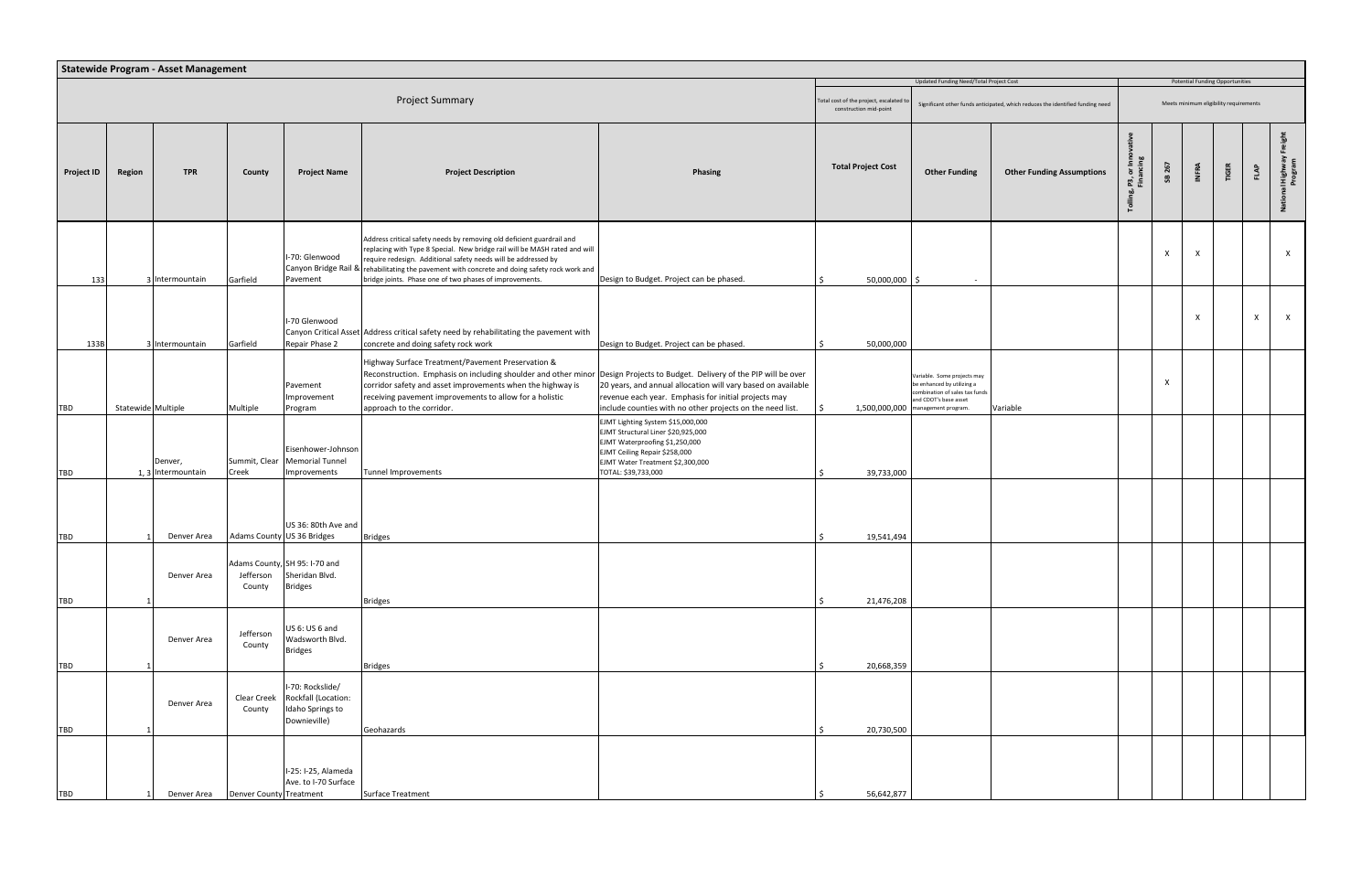|                   | <b>Statewide Program - Asset Management</b><br>Updated Funding Need/Total Project Cost<br><b>Potential Funding Opportunities</b> |                                             |                                               |                                                                                                                                          |                            |         |                                                                  |                      |                                                                                |                                        |        |                                        |       |      |                                        |
|-------------------|----------------------------------------------------------------------------------------------------------------------------------|---------------------------------------------|-----------------------------------------------|------------------------------------------------------------------------------------------------------------------------------------------|----------------------------|---------|------------------------------------------------------------------|----------------------|--------------------------------------------------------------------------------|----------------------------------------|--------|----------------------------------------|-------|------|----------------------------------------|
|                   |                                                                                                                                  |                                             |                                               |                                                                                                                                          |                            |         |                                                                  |                      |                                                                                |                                        |        |                                        |       |      |                                        |
|                   |                                                                                                                                  |                                             |                                               |                                                                                                                                          | <b>Project Summary</b>     |         | otal cost of the project, escalated to<br>construction mid-point |                      | Significant other funds anticipated, which reduces the identified funding need |                                        |        | Meets minimum eligibility requirements |       |      |                                        |
| <b>Project ID</b> | Region                                                                                                                           | <b>TPR</b>                                  | County                                        | <b>Project Name</b>                                                                                                                      | <b>Project Description</b> | Phasing | <b>Total Project Cost</b>                                        | <b>Other Funding</b> | <b>Other Funding Assumptions</b>                                               | , P3, or Inno<br>Financing<br>-bò<br>ᅙ | SB 267 | INFRA                                  | TIGER | FLAP | $\frac{1}{5}$<br>al Highway<br>Program |
| TBD               |                                                                                                                                  | Denver Area                                 | Clear Creek<br>County,<br>Jefferson<br>County | I-70: I-70, Floyd Hill<br>to JCR-93 Surface<br>Treatment                                                                                 | Surface Treatment          |         | 25,804,350                                                       |                      |                                                                                |                                        |        |                                        |       |      |                                        |
| <b>TBD</b>        |                                                                                                                                  | Denver Area                                 | Jefferson<br>County,                          | I-70: I-70,<br>Wadsworth Blvd. to<br>Pecos St./I-25<br>Denver County Surface Treatment                                                   | <b>Surface Treatment</b>   |         | 32,522,583                                                       |                      |                                                                                |                                        |        |                                        |       |      |                                        |
| TBD               |                                                                                                                                  | South Central                               | Huerfano<br>County                            | I-25: Butte Creek<br>North to North of<br>Pueblo County Line<br><b>Surface Treatment</b>                                                 | <b>Surface Treatment</b>   |         | 25,254,000                                                       |                      |                                                                                |                                        |        |                                        |       |      |                                        |
| TBD               |                                                                                                                                  |                                             |                                               | I-25: I-25 South<br>Academy South<br>Pikes Peak Area   El Paso County Surface Treatment                                                  | Surface Treatment          |         | 32,000,000                                                       |                      |                                                                                |                                        |        |                                        |       |      |                                        |
| TBD               |                                                                                                                                  | Southeast                                   |                                               | SH 96: Jct 287 to<br>Kansas State Line<br>Kiowa County Surface Treatment                                                                 | Surface Treatment          |         | 26,500,000                                                       |                      |                                                                                |                                        |        |                                        |       |      |                                        |
| TBD               |                                                                                                                                  | 2 Central Front Range Paso County Treatment | Fremont<br>County, El                         | SH 115: West of El<br>Paso County Line to<br>Rock Creek Surface                                                                          | Surface Treatment          |         | 38,326,000<br>Ś.                                                 |                      |                                                                                |                                        |        |                                        |       |      |                                        |
| TBD               |                                                                                                                                  | South Central                               | Las Animas<br>County                          | SH 160: SH 160 Jct<br>109 East to Jct US<br>287 Surface<br>Treatment                                                                     | <b>Surface Treatment</b>   |         | 43,656,000                                                       |                      |                                                                                |                                        |        |                                        |       |      |                                        |
| TBD               |                                                                                                                                  |                                             |                                               | US 24: US 24 East of<br>Falcon to El<br>Paso/Lincoln County<br>Pikes Peak Area   El Paso County Line Surface Treatment Surface Treatment |                            |         | 26,033,113                                                       |                      |                                                                                |                                        |        |                                        |       |      |                                        |
| <b>TBD</b>        |                                                                                                                                  | Southeast                                   | Prowers<br>County                             | US 287: Prowers CR<br>8 North to Pearl<br><b>Street Surface</b><br>Treatment                                                             | Surface Treatment          |         | 35,765,978                                                       |                      |                                                                                |                                        |        |                                        |       |      |                                        |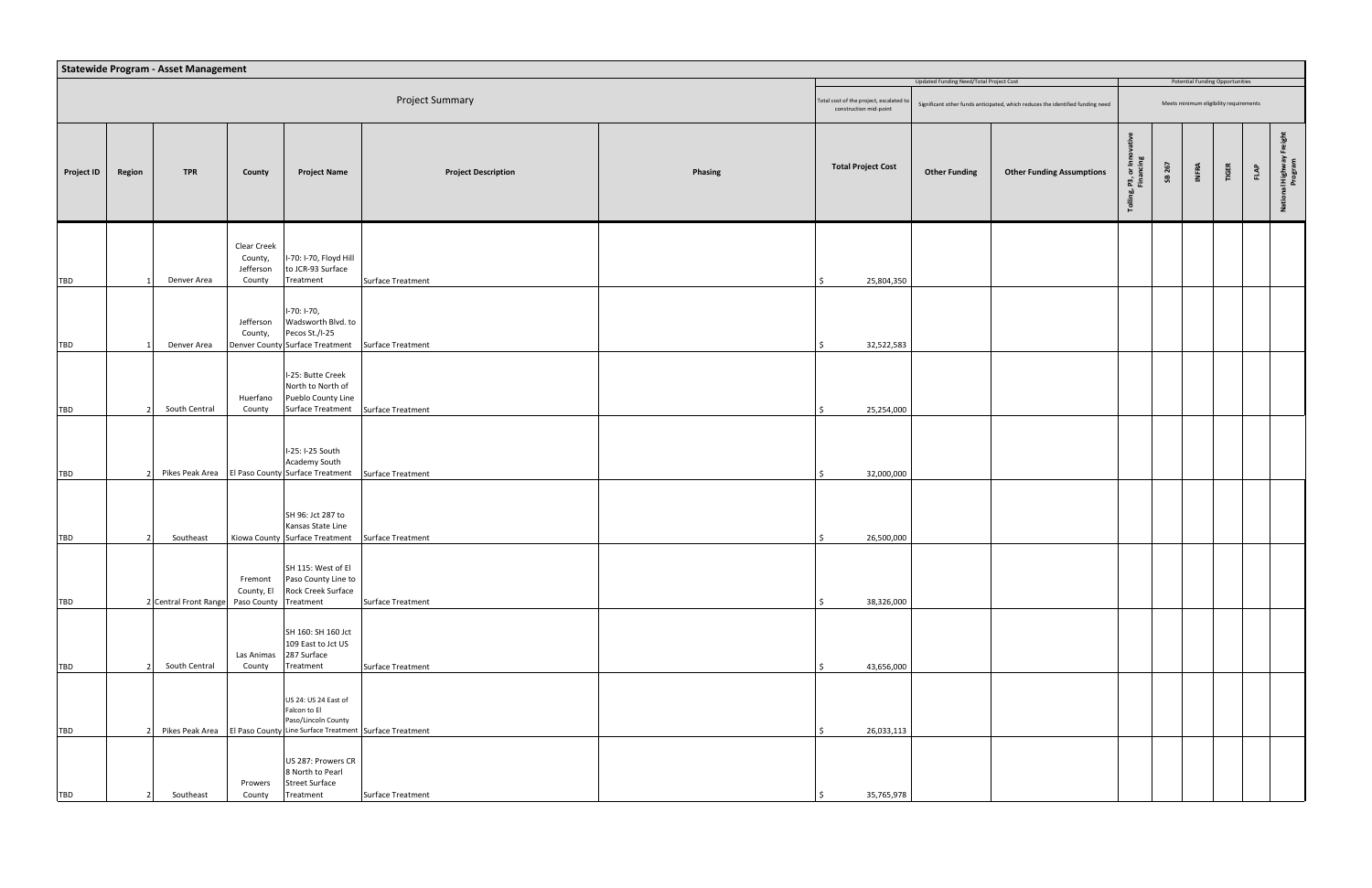|                   | <b>Statewide Program - Asset Management</b><br>Updated Funding Need/Total Project Cost<br><b>Potential Funding Opportunities</b> |                     |                          |                                                                                                            |                                                  |         |                                                                   |                      |                                                                                |                                        |        |              |                                        |             |                                     |
|-------------------|----------------------------------------------------------------------------------------------------------------------------------|---------------------|--------------------------|------------------------------------------------------------------------------------------------------------|--------------------------------------------------|---------|-------------------------------------------------------------------|----------------------|--------------------------------------------------------------------------------|----------------------------------------|--------|--------------|----------------------------------------|-------------|-------------------------------------|
|                   |                                                                                                                                  |                     |                          |                                                                                                            |                                                  |         |                                                                   |                      |                                                                                |                                        |        |              |                                        |             |                                     |
|                   |                                                                                                                                  |                     |                          |                                                                                                            | Project Summary                                  |         | Total cost of the project, escalated to<br>construction mid-point |                      | Significant other funds anticipated, which reduces the identified funding need |                                        |        |              | Meets minimum eligibility requirements |             |                                     |
| <b>Project ID</b> | Region                                                                                                                           | <b>TPR</b>          | County                   | <b>Project Name</b>                                                                                        | <b>Project Description</b>                       | Phasing | <b>Total Project Cost</b>                                         | <b>Other Funding</b> | <b>Other Funding Assumptions</b>                                               | , P3, or Inno<br>Financing<br>Tolling, | SB 267 | <b>INFRA</b> | TIGER                                  | <b>FLAP</b> | ight<br>National Highway<br>Program |
| <b>TBD</b>        |                                                                                                                                  | <b>Grand Valley</b> |                          | I-70: Collapsible Soils<br>Mesa County (Location: Rifle to<br>DeBeque)                                     | Geohazards                                       |         | 21,159,756                                                        |                      |                                                                                |                                        |        |              |                                        |             |                                     |
| <b>TBD</b>        |                                                                                                                                  | Intermountain       | Garfield<br>County       | I-70: Rockslide/ Rockfall<br>(Location: Glenwood<br>Canyon Rock Shed)                                      | Geohazards                                       |         | 50,000,000                                                        |                      |                                                                                |                                        |        |              |                                        |             |                                     |
| TBD               |                                                                                                                                  | Intermountain       | Garfield<br>County       | I-70: Westbound<br>Glenwood Canyon<br>Ph 7, Quadrant 2<br>PCCP & PCP<br>I-70: Eastbound<br>Glenwood Canyon | Surface Treatment                                |         | 82,467,550                                                        |                      |                                                                                |                                        |        |              |                                        |             |                                     |
| <b>TBD</b>        |                                                                                                                                  | Intermountain       | Garfield<br>County       | Ph 8, Quadrant 3<br>PCCP & PCP                                                                             | Surface Treatment                                |         | 78,638,700                                                        |                      |                                                                                |                                        |        |              |                                        |             |                                     |
| <b>TBD</b>        |                                                                                                                                  | Intermountain       | Eagle County Treatment   | I-70: Westside Vail<br>Pass Surface                                                                        | Surface Treatment                                |         | 24,816,400                                                        |                      |                                                                                |                                        |        |              |                                        |             |                                     |
| <b>TBD</b>        |                                                                                                                                  | Intermountain       | Garfield<br>County       | SH139: SH 139<br>Douglass Pass<br>Surface Treatment                                                        | Surface Treatment - Phase 2-Excluding MP 18.5-31 |         | 30,503,974                                                        |                      |                                                                                |                                        |        |              |                                        |             |                                     |
| TBD               |                                                                                                                                  | Eastern             | Lincoln County Treatment | I-70: Genoa East and<br>West Surface                                                                       | Surface Treatment                                |         | 64,100,000                                                        |                      |                                                                                |                                        |        |              |                                        |             |                                     |
| TBD               |                                                                                                                                  | Eastern             | Lincoln<br>County        | I-70: I-70 SMA at<br>Arriba Rehabilitation<br>Westbound                                                    | Surface Treatment                                |         | 41,450,000                                                        |                      |                                                                                |                                        |        |              |                                        |             |                                     |
| TBD               |                                                                                                                                  | Eastern             | Lincoln County Eastbound | I-70: I-70 SMA at<br>Arriba Rehabilitation                                                                 | Surface Treatment                                |         | 41,260,000                                                        |                      |                                                                                |                                        |        |              |                                        |             |                                     |
|                   |                                                                                                                                  |                     |                          |                                                                                                            |                                                  |         |                                                                   |                      |                                                                                |                                        |        |              |                                        |             |                                     |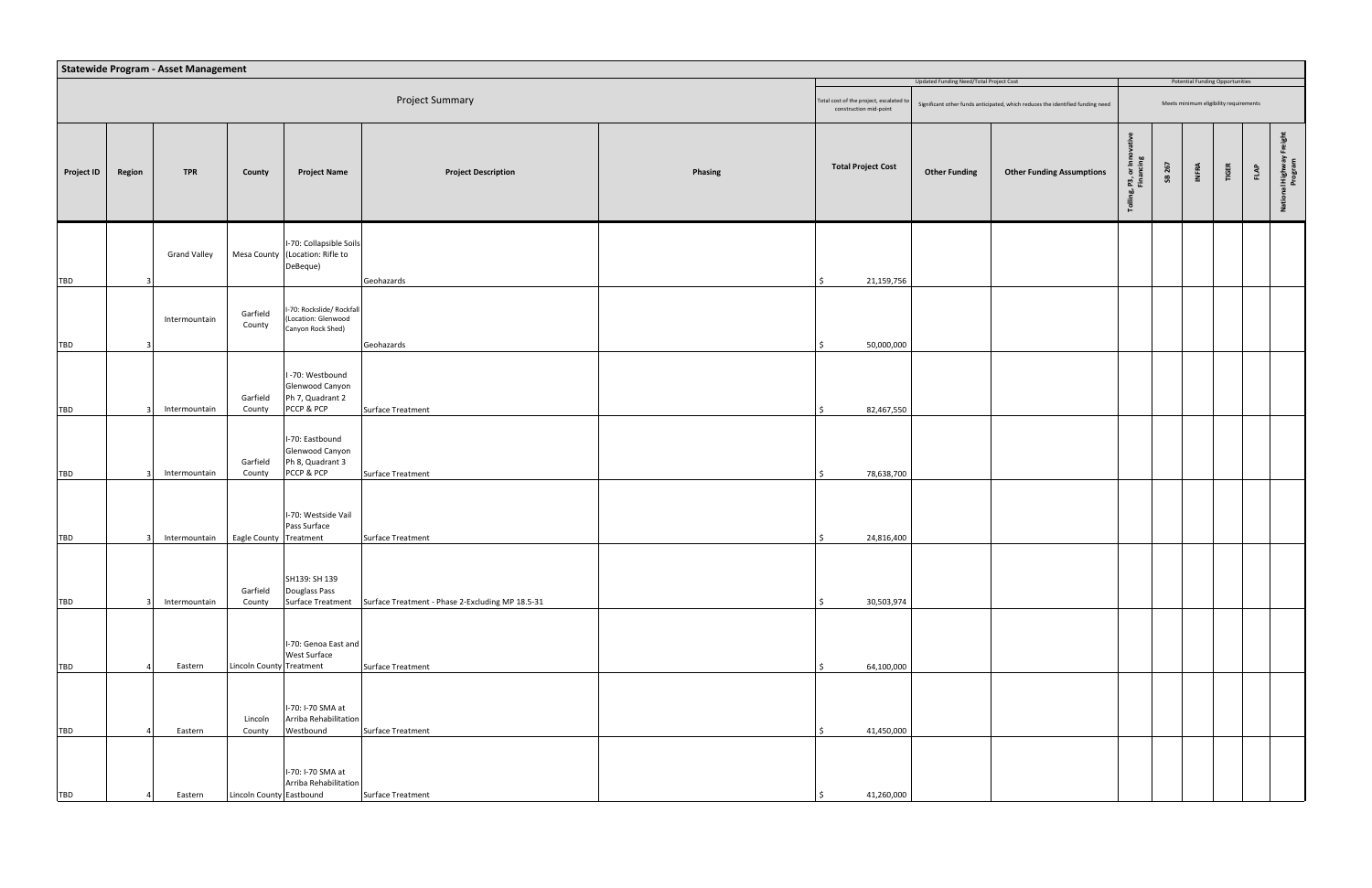|                   |                        | Statewide Program - Asset Management |                      |                                                                                             |                                                                       |                                                                                                                                                                                                                                                                                                                                                                                                                                                                                                                                                                                                                                                                                                                                                                                                                                                                            |                                                                   |                                         |                                                                                |                                       |        |           |                                        |                  |                               |
|-------------------|------------------------|--------------------------------------|----------------------|---------------------------------------------------------------------------------------------|-----------------------------------------------------------------------|----------------------------------------------------------------------------------------------------------------------------------------------------------------------------------------------------------------------------------------------------------------------------------------------------------------------------------------------------------------------------------------------------------------------------------------------------------------------------------------------------------------------------------------------------------------------------------------------------------------------------------------------------------------------------------------------------------------------------------------------------------------------------------------------------------------------------------------------------------------------------|-------------------------------------------------------------------|-----------------------------------------|--------------------------------------------------------------------------------|---------------------------------------|--------|-----------|----------------------------------------|------------------|-------------------------------|
|                   |                        |                                      |                      |                                                                                             |                                                                       |                                                                                                                                                                                                                                                                                                                                                                                                                                                                                                                                                                                                                                                                                                                                                                                                                                                                            |                                                                   | Updated Funding Need/Total Project Cost |                                                                                |                                       |        |           | <b>Potential Funding Opportunities</b> |                  |                               |
|                   | <b>Project Summary</b> |                                      |                      |                                                                                             |                                                                       |                                                                                                                                                                                                                                                                                                                                                                                                                                                                                                                                                                                                                                                                                                                                                                                                                                                                            | Total cost of the project, escalated to<br>construction mid-point |                                         | Significant other funds anticipated, which reduces the identified funding need |                                       |        |           | Meets minimum eligibility requirements |                  |                               |
| <b>Project ID</b> | Region                 | <b>TPR</b>                           | County               | <b>Project Name</b>                                                                         | <b>Project Description</b>                                            | <b>Phasing</b>                                                                                                                                                                                                                                                                                                                                                                                                                                                                                                                                                                                                                                                                                                                                                                                                                                                             | <b>Total Project Cost</b>                                         | <b>Other Funding</b>                    | <b>Other Funding Assumptions</b>                                               | ler<br>Dø<br>ិ គ្គី<br><u>នាំ ម</u> ិ | SB 267 | ង្គ<br>Ë. | TIGER                                  | $F^{\mathbf{p}}$ | National Highway I<br>Program |
| <b>TBD</b>        |                        | Eastern                              | Kit Carson<br>County | I-70: Burlington<br>West, Eastbound<br>and Westbound<br>Surface Treatment Surface Treatment |                                                                       |                                                                                                                                                                                                                                                                                                                                                                                                                                                                                                                                                                                                                                                                                                                                                                                                                                                                            | 48,288,676                                                        |                                         |                                                                                |                                       |        |           |                                        |                  |                               |
| <b>TBD</b>        | Statewide              |                                      |                      | Statewide Fire/Life<br>Safety<br>Improvements                                               | Tunnels                                                               | Egress Signage All Tunnels \$50,000; Public Information Signage All Tunnels \$20,000; I-70 Standpipes for I-70 Tunnels<br>\$2,750,000; Clear Creek Canyon Standpipes for Clear Creek Canyon Tunnels \$1,500,000; Callbox / Fire Extinguisher<br>Boxes for unmanned tunnels \$150,000; Lane Usage Signs for I-70 Tunnels minus EJMT and HLT \$700,000; Traffic<br>Cameras for I-70 Tunnels minus EJMT and HLT \$500,000; Fan Startup for EJMT \$3,000,000; Generators for EJMT and<br>ILT \$6,800,000; Traffic Barrier for EJMT \$500,000; DTR Radio Repeaters for EJMT \$15,000; PA System for EJMT<br>\$20,000; DTR Radio Repeaters for HLT \$15,000,000; PA System for HLT \$20,000; Emergency Power for Lighting for<br>Inmanned Tunnels \$750,000; Ventilation Zone Control for EJMT \$750,000; Ventilation Zone Control for HLT \$750,000;<br>esign Costs \$4,042,090 | 22,332,090                                                        |                                         |                                                                                |                                       |        |           |                                        |                  |                               |
| <b>TBD</b>        | Statewide              |                                      |                      | <b>Unmanned Tunnels</b><br>Lighting<br>Replacement                                          | Tunnels                                                               |                                                                                                                                                                                                                                                                                                                                                                                                                                                                                                                                                                                                                                                                                                                                                                                                                                                                            | 26,552,700                                                        |                                         |                                                                                |                                       |        |           |                                        |                  |                               |
| <b>TBD</b>        | Statewide              |                                      |                      | Statewide<br>Replacement of<br>Ramp Metering<br>System                                      | Signals - 200 ramp meters, mostly located in the Denver Metro<br>area |                                                                                                                                                                                                                                                                                                                                                                                                                                                                                                                                                                                                                                                                                                                                                                                                                                                                            | 50,000,000                                                        |                                         |                                                                                |                                       |        |           |                                        |                  |                               |
| TBD               | Statewide              |                                      |                      | Statewide<br>Replacement of<br><b>Traffic Signals in</b><br>Poor or Severe<br>Condition     | Signals                                                               |                                                                                                                                                                                                                                                                                                                                                                                                                                                                                                                                                                                                                                                                                                                                                                                                                                                                            | 115,000,000                                                       |                                         |                                                                                |                                       |        |           |                                        |                  |                               |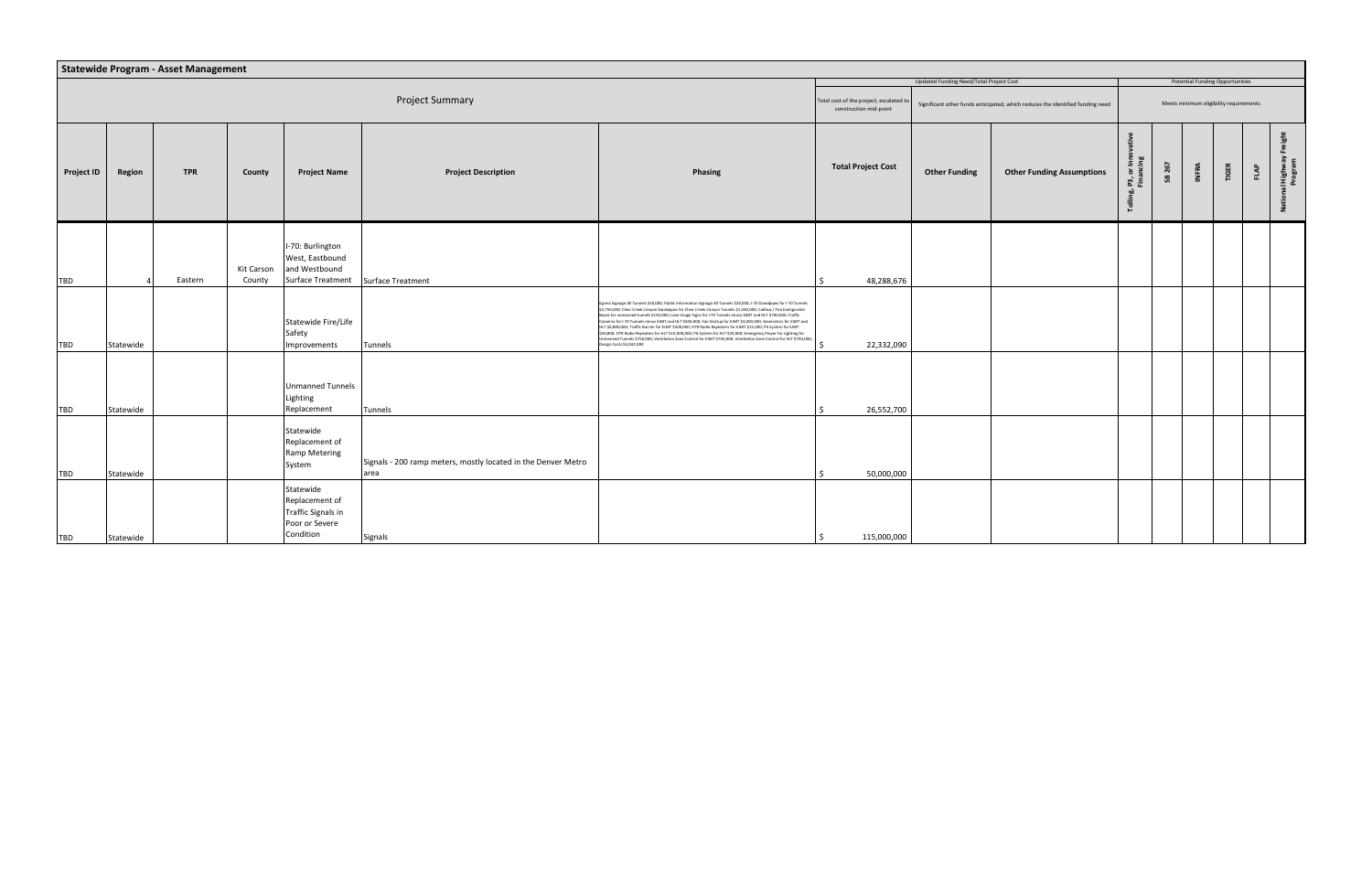|                   | <b>Statewide Program - Mobility Operations</b><br>Updated Funding Need/Total Project Cost<br><b>Potential Funding Opportunities</b><br><b>Project Summary</b><br>otal cost of the project, escalated to<br>Significant other funds anticipated, which reduces the identified funding need<br>Meets minimum eligibility requirements |                                                                      |                                                                                                          |                                                                          |                                                                                                                                                                                                                                               |                                                                                                     |                           |                      |                                  |         |          |              |       |      |                     |
|-------------------|-------------------------------------------------------------------------------------------------------------------------------------------------------------------------------------------------------------------------------------------------------------------------------------------------------------------------------------|----------------------------------------------------------------------|----------------------------------------------------------------------------------------------------------|--------------------------------------------------------------------------|-----------------------------------------------------------------------------------------------------------------------------------------------------------------------------------------------------------------------------------------------|-----------------------------------------------------------------------------------------------------|---------------------------|----------------------|----------------------------------|---------|----------|--------------|-------|------|---------------------|
|                   |                                                                                                                                                                                                                                                                                                                                     |                                                                      |                                                                                                          |                                                                          |                                                                                                                                                                                                                                               |                                                                                                     |                           |                      |                                  |         |          |              |       |      |                     |
|                   |                                                                                                                                                                                                                                                                                                                                     |                                                                      |                                                                                                          |                                                                          |                                                                                                                                                                                                                                               |                                                                                                     | construction mid-point    |                      |                                  |         |          |              |       |      |                     |
| <b>Project ID</b> | <b>Region</b>                                                                                                                                                                                                                                                                                                                       | <b>TPR</b>                                                           | County                                                                                                   | <b>Project Name</b>                                                      | <b>Project Description</b>                                                                                                                                                                                                                    | <b>Notes</b>                                                                                        | <b>Total Project Cost</b> | <b>Other Funding</b> | <b>Other Funding Assumptions</b> | ট<br>ឨឨ | 267<br>æ | <b>INFRA</b> | TIGER | FLAP | I Highwa<br>Program |
|                   | State-wide Multiple                                                                                                                                                                                                                                                                                                                 |                                                                      | Multiple                                                                                                 | Fiber & Technology                                                       | Provide funds for fiber and technology improvements to<br>corridors already on the list. Provide funds for stand-along fiber<br>and technology projects. Support the RoadX program to prepare<br>Colorado for new transportation technologies | Design Projects to Budget                                                                           | \$120,000,000 \$          | $\sim$               | Potential P3s, not quantified    |         |          |              |       |      |                     |
|                   | Region 1                                                                                                                                                                                                                                                                                                                            | <b>DRCOG</b>                                                         | Jefferson                                                                                                | US 285 Intelligent<br>Transportation<br>Systems<br>Infrastructure        | Installation of fiber-optics and ITS devices between C470 and<br>Kipling                                                                                                                                                                      | Identified in the Region ITS Strategic Implementation Plan<br>and Statewide ITS Planning Efforts.   | 1,500,000                 |                      |                                  |         |          |              |       |      |                     |
|                   | Region 1                                                                                                                                                                                                                                                                                                                            | <b>DRCOG</b>                                                         | Jefferson                                                                                                | C-470 Intelligent<br>Transportation<br>Systems<br>Infrastructure         | Installation of fiber-optics and ITS devices between US 85 and SH Identified in the Region ITS Strategic Implementation Plan<br>83                                                                                                            | and Statewide ITS Planning Efforts.                                                                 | 1,500,000                 |                      |                                  |         |          |              |       |      |                     |
|                   | Region 1                                                                                                                                                                                                                                                                                                                            | <b>DRCOG</b>                                                         | Adams, Arapahoe,<br>Boulder,<br>Broomfield, Denver,<br>Douglas, Jefferson                                | Intelligent Ramp<br><b>Metering Upgrades</b>                             | Jpgrading ramp metering data collection and systems on<br>freeways in Region 1.                                                                                                                                                               | Smart Mobility Plan will provide refined priorities for<br>implementation.                          | \$50,000,000              |                      |                                  |         |          |              |       |      |                     |
|                   | Region 1<br>and 2                                                                                                                                                                                                                                                                                                                   | DRCOG, PPACOG                                                        | Douglas, El<br>Paso                                                                                      | SH 83 Intelligent<br>Transportation<br>Systems<br>Infrastructure         | Installation of fiber-optics and ITS devices between Franktown<br>and North Gate Road in Colorado Springs                                                                                                                                     | Identified in the Region ITS Strategic Implementation Plan<br>and Statewide ITS Planning Efforts.   | \$18,000,000              |                      |                                  |         |          |              |       |      |                     |
|                   | Region 1<br>and 3                                                                                                                                                                                                                                                                                                                   | <b>Central Front Range</b><br>TPR, DRCOG                             | Park, Jefferson Infrastructure                                                                           | US 285 Intelligent<br>Transportation<br>Systems                          | Installation of fiber-optics and ITS devices between Tiny Town<br>and Fairplay                                                                                                                                                                | Identified in the Region ITS Strategic Implementation Plan<br>and Statewide ITS Planning Efforts.   | \$40,000,000              |                      |                                  |         |          |              |       |      |                     |
| TBD               | Region 1<br>and 3                                                                                                                                                                                                                                                                                                                   | DRCOG, Northwest Clear Creek<br><b>TPR</b>                           | and Grand                                                                                                | US 40 Intelligent<br>Transportation<br>Systems<br>Infrastructure         | Installation of fiber-optics and ITS devices between I-70 and<br>Kremmling                                                                                                                                                                    | Identified in the Region ITS Strategic Implementation Plan<br>and Statewide ITS Planning Efforts.   | \$30,000,000              |                      |                                  |         |          |              |       |      |                     |
|                   | Region 1<br>and 4                                                                                                                                                                                                                                                                                                                   | <b>DRCOG</b>                                                         | Denver,<br>Broomfield,<br>Boulder                                                                        | US 287 Intelligent<br><b>Transportation</b><br>Systems<br>Infrastructure | Installation of fiber-optics and ITS devices between Denver and<br>Longmont                                                                                                                                                                   | Identified in the Region ITS Strategic Implementation Plan<br>and Statewide ITS Planning Efforts.   | 5,000,000                 |                      |                                  |         |          |              |       |      |                     |
|                   | Region 1,<br>others                                                                                                                                                                                                                                                                                                                 | DRCOG, North<br>Front Range MPO,<br>Upper Front Range,<br>others TBD | Adams, Arapahoe,<br>Boulder,<br>roomfield, Denver,<br>Douglas, Jefferson,<br>arimer, Weld,<br>others TBD | <b>Adaptive Traffic</b><br>Signals                                       | Deploying Adaptive Traffic Signals on arterials in Region 1 with<br>strategic deployments in other Regions.                                                                                                                                   | A study underway and the Smart Mobility Plan will provide<br>refined priorities for implementation. | \$15,000,000              |                      |                                  |         |          |              |       |      |                     |
|                   | Region 2                                                                                                                                                                                                                                                                                                                            | PACOG, Southeast<br><b>TPR</b>                                       | Pueblo,<br>Crowley, Bent,<br>Prowers                                                                     | US 50 Intelligent<br>Transportation<br>Systems<br>Infrastructure         | Installation of fiber-optics and ITS devices between Pueblo and<br>Lamar                                                                                                                                                                      | Identified in the Region ITS Strategic Implementation Plan<br>and Statewide ITS Planning Efforts.   | 27,000,000                |                      |                                  |         |          |              |       |      |                     |
|                   | Region 2                                                                                                                                                                                                                                                                                                                            | <b>PPACG</b>                                                         | Teller, El Paso   Infrastructure                                                                         | US 24 Intelligent<br>Transportation<br>Systems                           | nstallation of ITS devices between I-25 and Woodland Park                                                                                                                                                                                     | Identified in the Region ITS Strategic Implementation Plan<br>and Statewide ITS Planning Efforts.   | 2,000,000                 |                      |                                  |         |          |              |       |      |                     |
|                   |                                                                                                                                                                                                                                                                                                                                     | PPACG, Central<br>Front Range TPR,<br><b>Eastern TPR</b>             | El Paso, Elbert<br>Lincoln                                                                               | US 24 Intelligent<br>Transportation<br>Systems<br>Infrastructure         | Installation of fiber-optics and ITS devices between Colorado<br>Springs and Limon                                                                                                                                                            | Identified in the Region ITS Strategic Implementation Plan<br>and Statewide ITS Planning Efforts.   | \$11,000,000              |                      |                                  |         |          |              |       |      |                     |
| TBD               | Region 2<br>Region 2                                                                                                                                                                                                                                                                                                                | South Central TPR                                                    | Las Animas                                                                                               | I-25 Intelligent<br>Transportation<br>Systems<br>Infrastructure          | Installation of fiber-optics and ITS devices between Aguilar and<br>New Mexico border                                                                                                                                                         | Identified in the Region ITS Strategic Implementation Plan<br>and Statewide ITS Planning Efforts.   | 10,000,000                |                      |                                  |         |          |              |       |      |                     |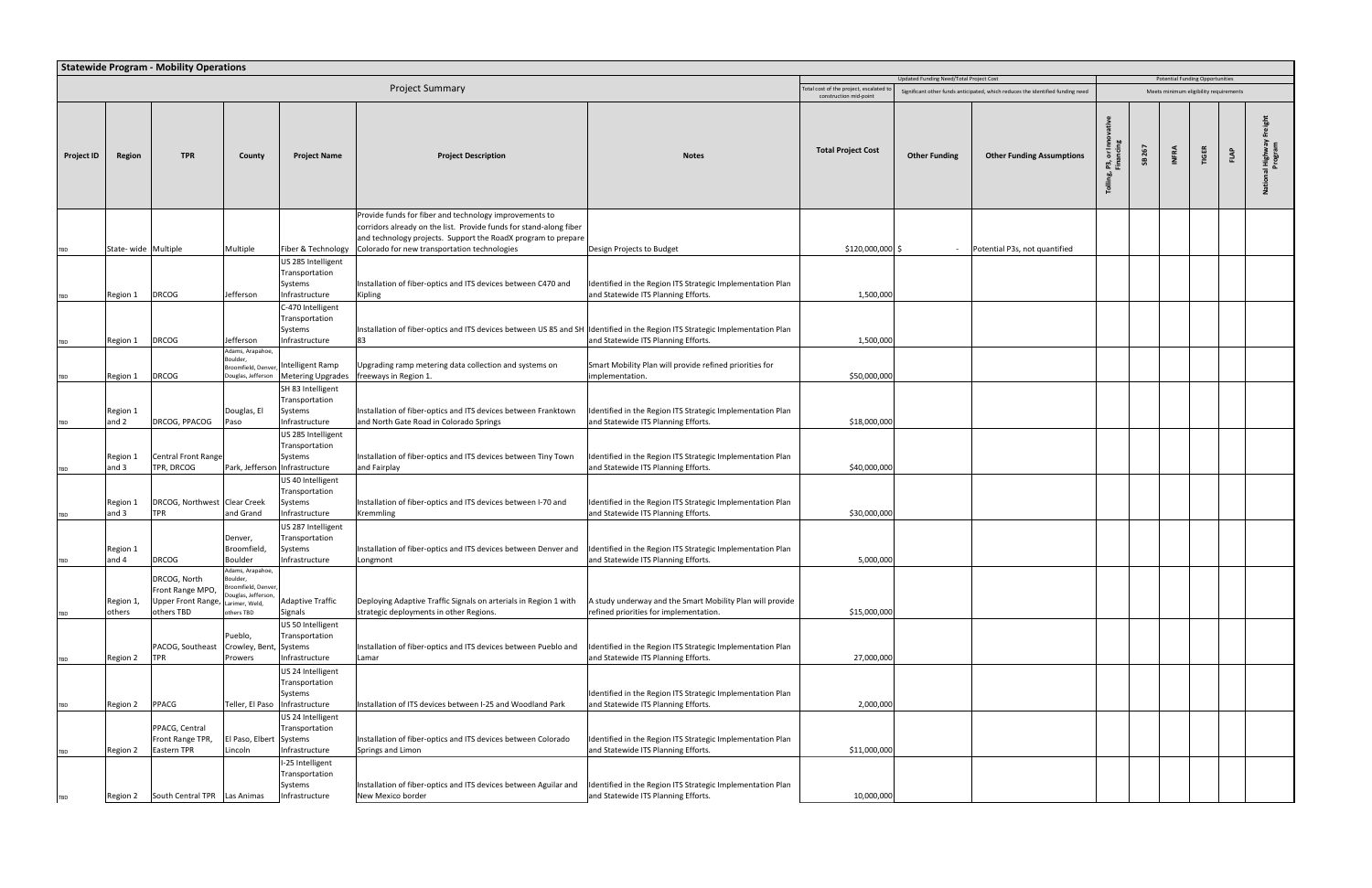|                   | <b>Statewide Program - Mobility Operations</b><br>Updated Funding Need/Total Project Cost<br><b>Potential Funding Opportunities</b><br><b>Project Summary</b><br>otal cost of the project, escalated to<br>Significant other funds anticipated, which reduces the identified funding need<br>Meets minimum eligibility requirements |                                                                                          |                                 |                                                                                         |                                                                                                                                                                                       |                                                                                                                                        |                           |                      |                                  |         |          |              |              |      |                     |
|-------------------|-------------------------------------------------------------------------------------------------------------------------------------------------------------------------------------------------------------------------------------------------------------------------------------------------------------------------------------|------------------------------------------------------------------------------------------|---------------------------------|-----------------------------------------------------------------------------------------|---------------------------------------------------------------------------------------------------------------------------------------------------------------------------------------|----------------------------------------------------------------------------------------------------------------------------------------|---------------------------|----------------------|----------------------------------|---------|----------|--------------|--------------|------|---------------------|
|                   |                                                                                                                                                                                                                                                                                                                                     |                                                                                          |                                 |                                                                                         |                                                                                                                                                                                       |                                                                                                                                        |                           |                      |                                  |         |          |              |              |      |                     |
|                   |                                                                                                                                                                                                                                                                                                                                     |                                                                                          |                                 |                                                                                         |                                                                                                                                                                                       |                                                                                                                                        | construction mid-point    |                      |                                  |         |          |              |              |      |                     |
| <b>Project ID</b> | Region                                                                                                                                                                                                                                                                                                                              | <b>TPR</b>                                                                               | County                          | <b>Project Name</b>                                                                     | <b>Project Description</b>                                                                                                                                                            | <b>Notes</b>                                                                                                                           | <b>Total Project Cost</b> | <b>Other Funding</b> | <b>Other Funding Assumptions</b> | ŏ<br>ឨឨ | 267<br>æ | <b>INFRA</b> | <b>TIGER</b> | FLAP | l Highwa<br>Program |
|                   | Region 2<br>and 5                                                                                                                                                                                                                                                                                                                   | Central Front Range Rio Grande,<br>TPR, San Louis<br>Valley                              | Saguache,<br>Chaffee, Park      | US 285 Intelligent<br>Transportation<br>Systems<br>Infrastructure                       | Installation of fiber-optics and ITS devices between Fairplay and<br>Monte Vista                                                                                                      | Identified in the Region ITS Strategic Implementation Plan<br>and Statewide ITS Planning Efforts.                                      | \$45,000,000              |                      |                                  |         |          |              |              |      |                     |
|                   | Region 3                                                                                                                                                                                                                                                                                                                            | <b>Central Front Range</b><br>TPR, Intermountain<br><b>TPR</b>                           | Park, Summit                    | SH 9 Intelligent<br>Transportation<br>Systems<br>Infrastructure                         | Installation of fiber-optics and ITS devices between Fairplay and<br>Breckenridge                                                                                                     | Identified in the Region ITS Strategic Implementation Plan<br>and Statewide ITS Planning Efforts.                                      | 19,000,000                |                      |                                  |         |          |              |              |      |                     |
|                   | Region 3                                                                                                                                                                                                                                                                                                                            | Intermountain TPR,<br><b>Grand Valley TPR</b>                                            | Mesa, Garfield Infrastructure   | I-70 Intelligent<br>Transportation<br>Systems                                           | Installation of fiber-optics and ITS devices between Glenwood<br>Springs and the Utah border                                                                                          | Identified in the Region ITS Strategic Implementation Plan<br>and Statewide ITS Planning Efforts.                                      | \$47,000,000              |                      |                                  |         |          |              |              |      |                     |
|                   | Region 3<br>and 4                                                                                                                                                                                                                                                                                                                   | Grand Valley TPR,<br>North Front Range<br><b>MPO</b>                                     | Mesa, Weld                      | <b>Traffic Management</b><br>Centers                                                    | New TMCs in Region 4 and Regions 3                                                                                                                                                    | Identified in Region ITS Strategic Implementation Plans.<br>Smart Mobility Plan will provide refined priorities for<br>implementation. | \$30,000,000              |                      |                                  |         |          |              |              |      |                     |
|                   | Region 3<br>and 5                                                                                                                                                                                                                                                                                                                   | Southwest TPR,<br><b>Gunnison Valley</b><br><b>TPR</b>                                   | Gunnison,<br>Ouray, San<br>Juan | US 550 Intelligent<br>Transportation<br>Systems<br>Infrastructure                       | Installation of fiber-optics and ITS devices between Montrose<br>and Silverton                                                                                                        | Identified in the Region ITS Strategic Implementation Plan<br>and Statewide ITS Planning Efforts.                                      | \$30,000,000              |                      |                                  |         |          |              |              |      |                     |
|                   | Region 3,<br>Gunnison<br>Valley                                                                                                                                                                                                                                                                                                     | Grand Valley TPR,<br><b>Gunnison Valley</b><br><b>TPR</b>                                | Montrose,<br>Delta, Mesa        | US 50 Intelligent<br>Transportation<br>Systems<br>Infrastructure                        | Installation of fiber-optics and ITS devices between I-70 and<br>Montrose                                                                                                             | Identified in the Region ITS Strategic Implementation Plan<br>and Statewide ITS Planning Efforts.                                      | \$30,000,000              |                      |                                  |         |          |              |              |      |                     |
| TBD               | Region 4                                                                                                                                                                                                                                                                                                                            | North Front Range<br>MPO, Upper Front<br>Range TPR, Eastern Larimer, Weld,<br><b>TPR</b> | Logan                           | SH 14 Intelligent<br>Transportation<br>Systems<br>Infrastructure                        | Installation of fiber-optics and ITS devices between Fort Collins<br>and Sterling                                                                                                     | Identified in the Region ITS Strategic Implementation Plan<br>and Statewide ITS Planning Efforts.                                      | 30,000,000                |                      |                                  |         |          |              |              |      |                     |
|                   | Region 4                                                                                                                                                                                                                                                                                                                            | Upper Front Range Logan,<br>TPR, Eastern TPR                                             | Washington,<br>Sedgwick         | Weld, Morgan, I-76 Intelligent<br>Transportation<br>Systems<br>Infrastructure           | Installation of fiber-optics and ITS devices between Hudson and  Identified in the Region ITS Strategic Implementation Plan<br>the State Line                                         | and Statewide ITS Planning Efforts.                                                                                                    | \$40,000,000              |                      |                                  |         |          |              |              |      |                     |
|                   | Region 5                                                                                                                                                                                                                                                                                                                            | <b>Gunnison Valley</b><br><b>TPR</b>                                                     | Ouray, San<br>Miguel            | SH 62 Intelligent<br>Transportation<br>Systems<br>Infrastructure                        | Installation of fiber-optics and ITS devices between Ridgeway SH Identified in the Region ITS Strategic Implementation Plan<br>145 and US 550                                         | and Statewide ITS Planning Efforts.                                                                                                    | 6,000,000                 |                      |                                  |         |          |              |              |      |                     |
|                   | Region 5                                                                                                                                                                                                                                                                                                                            | Southwest TPR, San Archuleta,<br>Louis Valley TPR                                        | Montezuma<br>Mineral            | US 160 Intelligent<br>Transportation<br>Systems<br>Infrastructure<br>US 550 Intelligent | Installation of fiber-optics and ITS devices between Durango and Identified in the Region ITS Strategic Implementation Plan<br>Wolf Creek Tunnel                                      | and Statewide ITS Planning Efforts.                                                                                                    | \$27,000,000              |                      |                                  |         |          |              |              |      |                     |
| TBD               | Region 5                                                                                                                                                                                                                                                                                                                            | <b>SWTPR</b>                                                                             | Montezuma                       | Transportation<br>Systems<br>Infrastructure                                             | Installation of fiber-optics and ITS devices between Durango and Identified in the Region ITS Strategic Implementation Plan<br>New Mexico border                                      | and Statewide ITS Planning Efforts.                                                                                                    | 5,000,000                 |                      |                                  |         |          |              |              |      |                     |
|                   |                                                                                                                                                                                                                                                                                                                                     | Statewide Statewide                                                                      | Statewide                       | RoadX Panasonic<br><b>Connected Vehicle</b><br>(V2X) Ecosystem                          | Data platform and systems integration to support connected<br>vehicle communications and applications. Provides real-time<br>roadway conditions to passenger and commercial vehicles. | Existing project; funding for all project phases has yet to be<br>identified.                                                          | \$50,000,000              |                      |                                  |         |          |              |              |      |                     |
|                   |                                                                                                                                                                                                                                                                                                                                     |                                                                                          |                                 | Connected/Autono<br>mous Vehicle<br>(CV/AV) Network on<br>Corridors with                | Dedicated Short Range Communication (DSRC) roadside units<br>and cellular infrastructure to support vehicle-to-vehicle (V2I)                                                          | Smart Mobility Plan will provide refined priorities for                                                                                |                           |                      |                                  |         |          |              |              |      |                     |
| TBD               | Statewide TBD                                                                                                                                                                                                                                                                                                                       |                                                                                          | TBD                             | <b>Existing Fiber</b>                                                                   | communications and safety & mobility applications.                                                                                                                                    | implementation.                                                                                                                        | \$51,195,000              |                      |                                  |         |          |              |              |      |                     |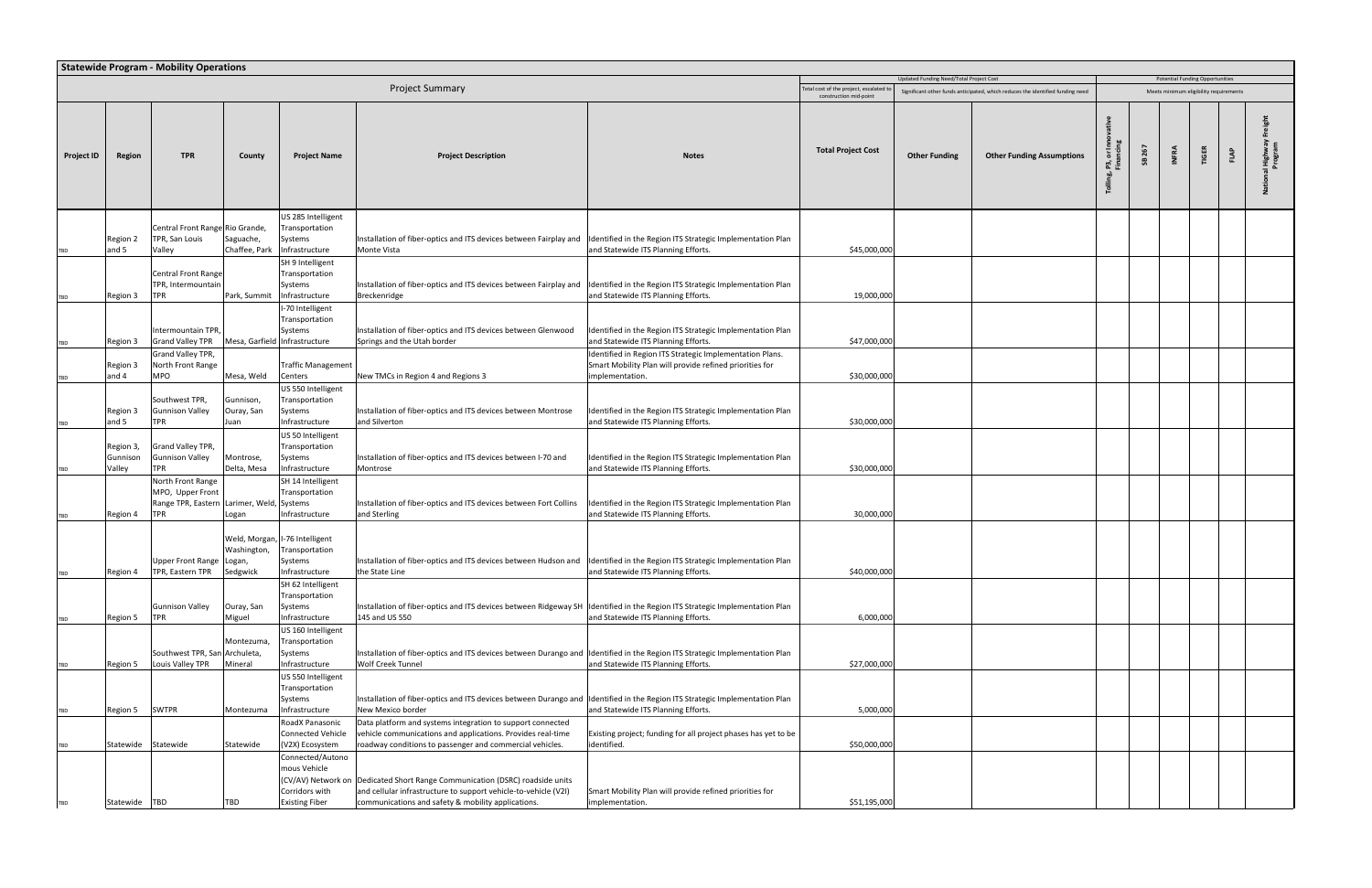|                   | <b>Statewide Program - Mobility Operations</b><br>Updated Funding Need/Total Project Cost<br><b>Potential Funding Opportunities</b> |            |            |                                           |                                                                                                                             |                                                            |                                                                |                      |                                                                                |      |     |  |                                        |      |             |
|-------------------|-------------------------------------------------------------------------------------------------------------------------------------|------------|------------|-------------------------------------------|-----------------------------------------------------------------------------------------------------------------------------|------------------------------------------------------------|----------------------------------------------------------------|----------------------|--------------------------------------------------------------------------------|------|-----|--|----------------------------------------|------|-------------|
|                   |                                                                                                                                     |            |            |                                           |                                                                                                                             |                                                            |                                                                |                      |                                                                                |      |     |  |                                        |      |             |
|                   |                                                                                                                                     |            |            |                                           | <b>Project Summary</b>                                                                                                      |                                                            | Total cost of the project, escalated<br>construction mid-point |                      | Significant other funds anticipated, which reduces the identified funding need |      |     |  | Meets minimum eligibility requirements |      |             |
| <b>Project ID</b> | Region                                                                                                                              | <b>TPR</b> | County     | <b>Project Name</b>                       | <b>Project Description</b>                                                                                                  | <b>Notes</b>                                               | <b>Total Project Cost</b>                                      | <b>Other Funding</b> | <b>Other Funding Assumptions</b>                                               | 5. 등 | 267 |  | <b>TIGER</b>                           | FLAP | Bord<br>Pio |
|                   |                                                                                                                                     |            |            | Statewide: Adding<br>fiber to ballot list | Costs to add fiber optics and conduit to projects on the roadway                                                            |                                                            |                                                                |                      |                                                                                |      |     |  |                                        |      |             |
|                   |                                                                                                                                     |            |            | roadway projects                          | ballot list. The funds are dedicated for fiber optic line only. This                                                        | Identified in the Region ITS Strategic Implementation Plan |                                                                |                      |                                                                                |      |     |  |                                        |      |             |
| <b>TBD</b>        | Statewide TBD                                                                                                                       |            | TBD        | from 5 Regions                            | does not include devices.                                                                                                   | and Statewide ITS Planning Efforts.                        | \$26,805,000                                                   |                      |                                                                                |      |     |  |                                        |      |             |
|                   |                                                                                                                                     |            |            | Connecting Traffic                        |                                                                                                                             |                                                            |                                                                |                      |                                                                                |      |     |  |                                        |      |             |
|                   |                                                                                                                                     |            |            | Signals to Fiber                          |                                                                                                                             | Smart Mobility Plan will provide refined priorities for    |                                                                |                      |                                                                                |      |     |  |                                        |      |             |
| TBD               | Statewide TBD                                                                                                                       |            | TBD        | Network                                   | Installing fiber optics on signalized corridors.                                                                            | implementation.                                            | \$25,000,000                                                   |                      |                                                                                |      |     |  |                                        |      |             |
|                   |                                                                                                                                     |            |            | Bottleneck                                | Low cost, high benefit projects to reduce delays and improve                                                                | Projects are from the Statewide Bottleneck Reduction       |                                                                |                      |                                                                                |      |     |  |                                        |      |             |
| <b>TBD</b>        | Statewide TBD                                                                                                                       |            | TBD        | Reduction Projects                        | safety at identified bottleneck locations.                                                                                  | project list                                               | \$52,000,000                                                   |                      |                                                                                |      |     |  |                                        |      |             |
|                   |                                                                                                                                     |            |            | RoadX Rural Safety                        | Identify new technology solutions to address rural safety issues                                                            | Projects identified through coordination with Regions and  |                                                                |                      |                                                                                |      |     |  |                                        |      |             |
| <b>TBD</b>        | <b>TBD</b>                                                                                                                          | TBD        | <b>TBD</b> | Solutions                                 | like animal vehicle collisions and run off the road crashes.                                                                | industry partners.                                         | \$5,000,000                                                    |                      |                                                                                |      |     |  |                                        |      |             |
|                   |                                                                                                                                     |            |            | RoadX Smart                               | New technologies to improve safety and reduce delay, like smart Projects to be identified through coordination with Regions |                                                            |                                                                |                      |                                                                                |      |     |  |                                        |      |             |
| TBD               | <b>TBD</b>                                                                                                                          | TBD        | TBD        | Infrastructure                            | pavement, in-pavement lighting, and dynamic lane utilization.                                                               | and industry partners.                                     | \$20,000,000                                                   |                      |                                                                                |      |     |  |                                        |      |             |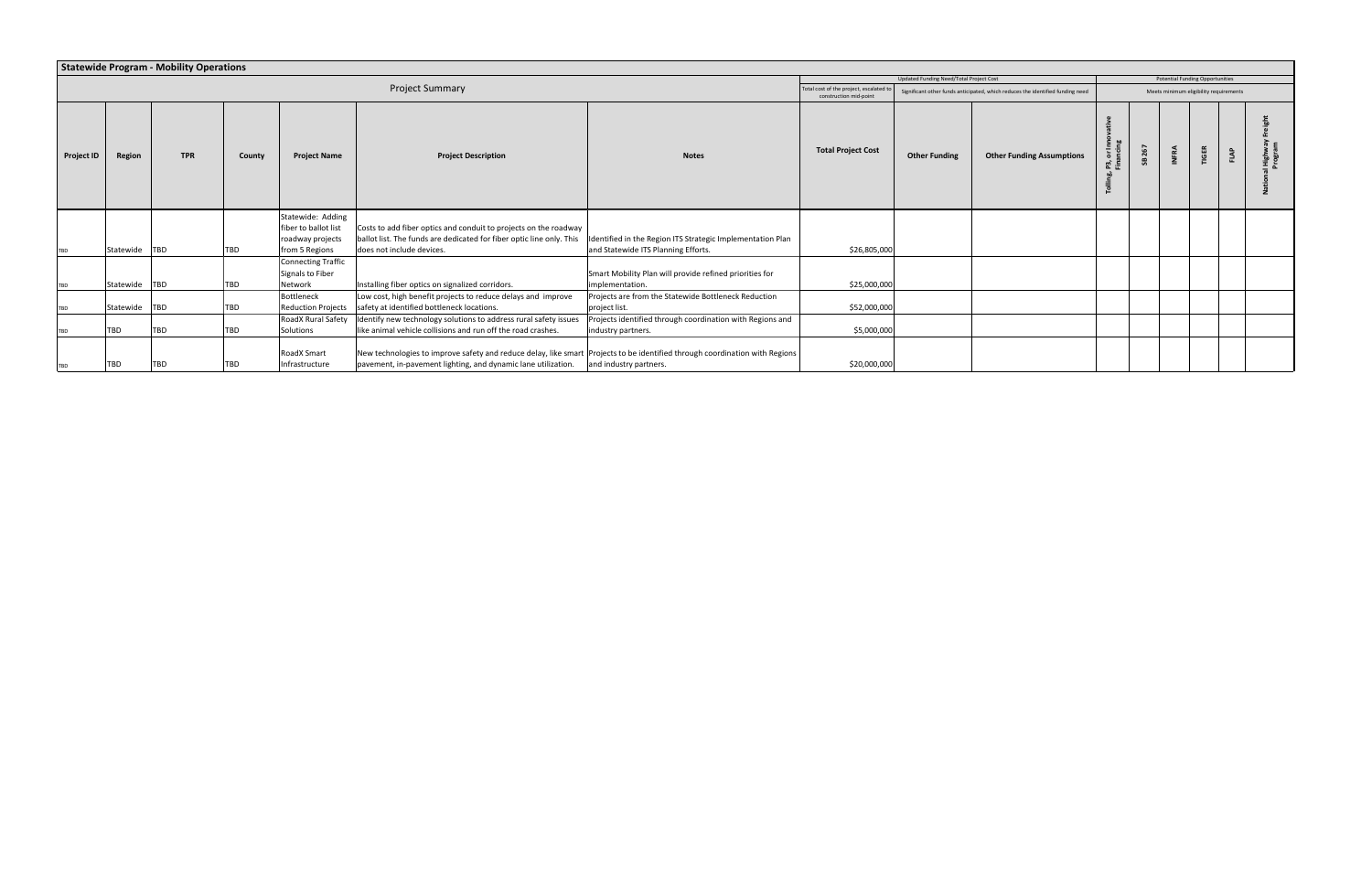|                   |                    | Statewide Program - ADA Curb Ramps |          |                       |                                                                                                                                                                                                                                                                             |                        |                                                                   |                                         |                                                                                |                  |  |                                        |  |
|-------------------|--------------------|------------------------------------|----------|-----------------------|-----------------------------------------------------------------------------------------------------------------------------------------------------------------------------------------------------------------------------------------------------------------------------|------------------------|-------------------------------------------------------------------|-----------------------------------------|--------------------------------------------------------------------------------|------------------|--|----------------------------------------|--|
|                   |                    |                                    |          |                       |                                                                                                                                                                                                                                                                             |                        |                                                                   | Updated Funding Need/Total Project Cost |                                                                                |                  |  | Potential Funding Opportunities        |  |
|                   |                    |                                    |          |                       | Project Summary                                                                                                                                                                                                                                                             |                        | Total cost of the project, escalated to<br>construction mid-point |                                         | Significant other funds anticipated, which reduces the identified funding need |                  |  | Meets minimum eligibility requirements |  |
| <b>Project ID</b> | Region             | <b>TPR</b>                         | County   | <b>Project Name</b>   | <b>Project Description</b>                                                                                                                                                                                                                                                  | Phasing                | <b>Total Project Cost</b>                                         | <b>Other Funding</b>                    | <b>Other Funding Assumptions</b>                                               | P3, or<br>Tollin |  | <b>TIGER</b>                           |  |
| TBD               | Statewide Multiple |                                    | Multiple | ADA Sidewalks &       | Colorado has a list of pedestrian sidewalks along state highways<br>that are not in compliance with federal standards. These funds<br>will complete the projects that it will take for Colorado to come<br>Bicycle/ Pedestrian   into federal compliance.                   | Specific one-time need | 120,000,000                                                       |                                         |                                                                                |                  |  |                                        |  |
| TBD               |                    |                                    |          | <b>ADA Curb Ramps</b> | Anticipated funding needed for strategic, programmatic<br>approach to addressing non-accessible curb ramps that are not<br>scheduled to be addressed through regular project delivery in<br>support of the American's with Disabilities Act.                                |                        | 20,000,000                                                        |                                         |                                                                                |                  |  |                                        |  |
| <b>TBD</b>        |                    |                                    |          | <b>Buttons</b>        | Anticipated funding needed for addressing non-compliant<br>pedestrian push buttons, including upgrading existing pedestrian<br>ADA Pedestrian Push push button facilities to Accessible Pedestrian Signals as needed<br>in support of the American's with Disabilities Act. |                        | 23,870,000                                                        |                                         |                                                                                |                  |  |                                        |  |

NOTE : Active Transportation Development Program Under Development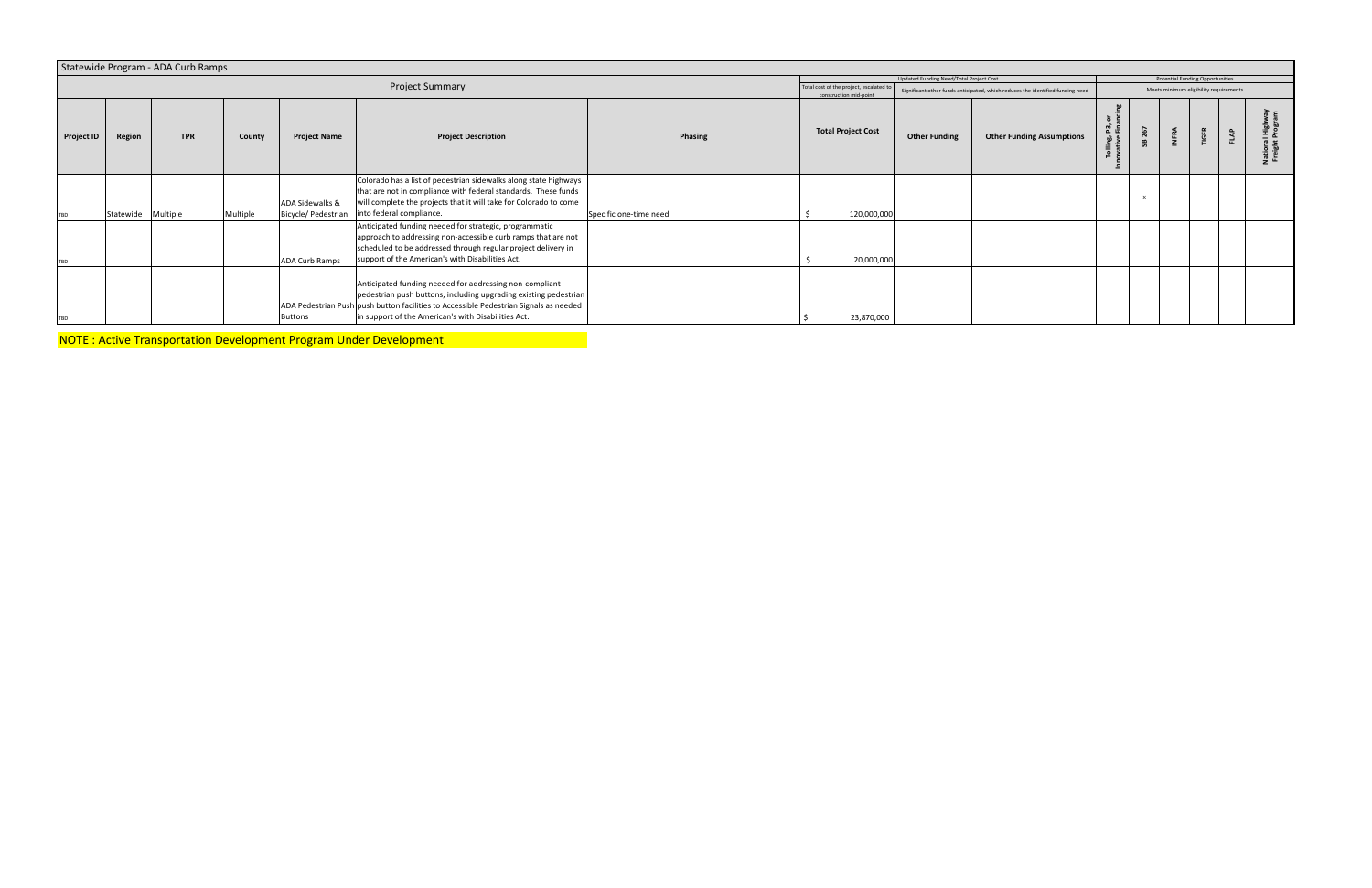|                   | Statewide Program - Multimodal Options Fund (MMOF)<br>Note: Please see transit development program for additional transit needs. |                               |                                 |                                                                      |                                                                                                                                                                                                                                                                                                                                                                                                                                                                                                       |                           |                           |                                         |                                                                                                                                                                                                                                                            |                                                                                  |                     |              |      |               |  |  |  |
|-------------------|----------------------------------------------------------------------------------------------------------------------------------|-------------------------------|---------------------------------|----------------------------------------------------------------------|-------------------------------------------------------------------------------------------------------------------------------------------------------------------------------------------------------------------------------------------------------------------------------------------------------------------------------------------------------------------------------------------------------------------------------------------------------------------------------------------------------|---------------------------|---------------------------|-----------------------------------------|------------------------------------------------------------------------------------------------------------------------------------------------------------------------------------------------------------------------------------------------------------|----------------------------------------------------------------------------------|---------------------|--------------|------|---------------|--|--|--|
|                   |                                                                                                                                  |                               |                                 |                                                                      |                                                                                                                                                                                                                                                                                                                                                                                                                                                                                                       |                           |                           |                                         |                                                                                                                                                                                                                                                            | <b>Potential Funding Opportunities</b><br>Meets minimum eligibility requirements |                     |              |      |               |  |  |  |
|                   |                                                                                                                                  |                               |                                 |                                                                      | <b>Project Summary</b>                                                                                                                                                                                                                                                                                                                                                                                                                                                                                |                           | Base Cost Estimate        | Updated Funding Need/Total Project Cost | Significant other funds anticipated, which reduces the identified funding need                                                                                                                                                                             |                                                                                  |                     |              |      |               |  |  |  |
| <b>Project ID</b> | Region                                                                                                                           | <b>TPR</b>                    | County                          | <b>Project Name</b>                                                  | <b>Project Description</b>                                                                                                                                                                                                                                                                                                                                                                                                                                                                            | <b>Notes</b>              | <b>Total Project Cost</b> | <b>Other Funding</b>                    | <b>Other Funding Assumptions</b>                                                                                                                                                                                                                           | ō<br>£6<br>ី =<br>ក្នុ                                                           | 267<br><b>INFRA</b> | <b>TIGER</b> | FLAP | High<br>Progr |  |  |  |
| B-MM-1            |                                                                                                                                  | <b>Greater Denver</b><br>Area | Denver                          | <b>East Colfax BRT</b>                                               | Bus Rapid Transit from I-25 to I-225 with dedicated transit lanes<br>from Broadway Ave to Yosemite Ave                                                                                                                                                                                                                                                                                                                                                                                                | All MMOF Design to Budget | \$184M                    |                                         | \$55M Denver GO Bonds leverages<br>\$55M MMOF match. City will pursue<br>FTA Small Starts for remainder of funds                                                                                                                                           | $\boldsymbol{\mathsf{X}}$                                                        |                     |              |      |               |  |  |  |
| $B-MM-2$          |                                                                                                                                  | <b>Greater Denver</b><br>Area | Clear Creek                     | <b>Idaho Springs</b><br>Parking and Transit<br>Center                | Construct a parking garage and transit transfer center                                                                                                                                                                                                                                                                                                                                                                                                                                                | All MMOF Design to Budget | \$15M                     |                                         | \$7.5M local funds leverages \$7.5M<br>MMOF match. Local sources include<br>downtown improvement district funds,<br>local transportation ballot funds, and<br>private funds.                                                                               | $\boldsymbol{\mathsf{x}}$                                                        |                     |              |      |               |  |  |  |
| B-MM-3            | 1                                                                                                                                | <b>Greater Denver</b><br>Area | Broomfield/Ad Boulder to<br>ams | Boulder/Weld/SH 7, Downtown<br>Downtown Brighton to Brighton.        | BRT, commuter bikeways, managed/express lanes, highway and<br>other multimodal improvements to be determined from Boulder                                                                                                                                                                                                                                                                                                                                                                             | All MMOF Design to Budget | \$352M                    | \$112,000,000                           | See Project 143 for \$100 CDOT hwy<br>funds that will leverage \$50M MMOF<br>match. Project 143 also includes \$12M<br>surface treatment funds. \$5M Local<br>Funds leverages \$5M MMOF match.                                                             | $\boldsymbol{\mathsf{x}}$                                                        |                     |              |      |               |  |  |  |
| $B-MM-4$          | 1                                                                                                                                | <b>Greater Denver</b><br>Area | Jefferson                       | US 6 Peaks to Plains<br>Trail                                        | The project of approximately 3-mile segment of trail, including bridges, creek access<br>ooints and a series of parking lots, will provide a currently non-existent bicycle and<br>bedestrian facility separated from vehicles on US Highway 6 through Clear Creek<br>Canyon in support of safety for all. This is a fundamental project goal for the roughly 16<br>niles of the P2P through the Canyon, of which approximately eight miles are either<br>onstructed or in the planning/design phase. | All MMOF Design to Budget | \$30M                     | \$10,000,000                            | \$20M local funds leverages \$10M<br>MMOF match.<br>\$10M local funds leverages \$10M                                                                                                                                                                      | $\boldsymbol{\mathsf{x}}$                                                        |                     |              |      |               |  |  |  |
| B-MM-5            | $\overline{2}$                                                                                                                   | Pikes Peak Area               | El Paso                         | Colorado Springs<br>Downtown Transit<br>Center                       | Purchase land, design, and construct a transit center in the<br>downtown                                                                                                                                                                                                                                                                                                                                                                                                                              | All MMOF Design to Budget | \$20M                     | $\sim$                                  | MMOF match. Local sources include<br>federal formula transit funds and local<br>transportation authority funds                                                                                                                                             | $\boldsymbol{\mathsf{x}}$                                                        |                     |              |      |               |  |  |  |
| B-MM-6            | $\overline{2}$                                                                                                                   | Pueblo Area                   | Pueblo                          | Pueblo City Transit<br>Maintenance and<br>Administration<br>Facility | Replace and relocate the existing transit maintenance and<br>administration building                                                                                                                                                                                                                                                                                                                                                                                                                  | All MMOF Design to Budget | \$15M                     |                                         | \$7.5M local funds leverages \$7.5M<br>MMOF match. Local sources include<br>federal formula transit funds and local<br>transportation ballot funds                                                                                                         | $\boldsymbol{\mathsf{x}}$                                                        |                     |              |      |               |  |  |  |
| <b>B-MM-7</b>     | 2                                                                                                                                | Pikes Peak Area               | El Paso                         | <b>Manitou Springs</b><br><b>Transit Hub</b>                         | Reconstruct a transit center and facility that will provide parking<br>and multi-modal transportation services.                                                                                                                                                                                                                                                                                                                                                                                       | All MMOF Design to Budget | \$17M                     | $\sim$                                  | \$8.5M local funds leverages \$8.5M<br>MMOF match. Local sources include<br>city fund, parking fees, and private<br>contributions, and regional<br>transportation funds                                                                                    | $\boldsymbol{\mathsf{x}}$                                                        |                     |              |      |               |  |  |  |
| B-MM-8            | $\overline{\mathbf{3}}$                                                                                                          | <b>Grand Valley</b>           | Mesa                            | North Avenue (US 6)<br>Corridor<br>Improvements<br>(Grand Junction)  | A series of transit accessibility/pedestrian improvements                                                                                                                                                                                                                                                                                                                                                                                                                                             | All MMOF Design to Budget | \$14M                     |                                         | \$7M local funds leverages \$7M MMOF<br>match. Local sources include City sales<br>tax, transportation impact fees, energy<br>impact fees. Other local entities may<br>also participate. The City intends to<br>pursue federal competitive BUILD<br>grant. | X                                                                                |                     |              |      |               |  |  |  |
| B-MM-9            | - 3                                                                                                                              | Intermountain                 | Garfield                        | RFTA Glenwood<br><b>Maintenance Facility</b><br>Expansion            | Expansion of existing maintenance and administration facility                                                                                                                                                                                                                                                                                                                                                                                                                                         | All MMOF Design to Budget | \$30M                     |                                         | \$15M local funds leverages \$15M<br>MMOF match. Local sources include<br>remaining local bonding authority<br>and/or agency reserves                                                                                                                      | $\boldsymbol{\mathsf{X}}$                                                        |                     |              |      |               |  |  |  |
| <b>B-MM-10</b>    | $\overline{\mathbf{3}}$                                                                                                          | Intermountain                 | Summit                          | <b>Breckenridge Transit</b><br><b>Station Rebuild</b>                | Rebuild the Town's intermodal transit center                                                                                                                                                                                                                                                                                                                                                                                                                                                          | All MMOF Design to Budget | \$10M                     |                                         | \$5M local funds leverages \$5M MMOF<br>match. Local sources include general<br>fund revenues from the City and other<br>partner transit agencies<br>\$9M local funds leverages \$9M MMOF                                                                  | $\boldsymbol{\mathsf{x}}$                                                        |                     |              |      |               |  |  |  |
| <b>B-MM-11</b>    | $\overline{\mathbf{3}}$                                                                                                          | Northwest                     | Routt                           | <b>Steamboat Springs</b><br><b>Transit Center</b><br>Renovation      | Reconstruct a major transit center                                                                                                                                                                                                                                                                                                                                                                                                                                                                    | All MMOF Design to Budget | \$18M                     | $\sim$                                  | match. Local sources include the<br>Urban Redevelopment Authority, city<br>transit funds, and private contributions                                                                                                                                        | X                                                                                |                     |              |      |               |  |  |  |
| B-MM-12           | $\overline{\mathbf{3}}$                                                                                                          | <b>Grand Valley</b>           | Mesa                            | Improvements<br>(Mesa County)                                        | US 6 Corridor Transit Corridor improvements (Clifton to Fruita) to include transit signal<br>priority, stop improvements, lighting, ADA, and other access<br>improvements                                                                                                                                                                                                                                                                                                                             |                           | \$11.30                   | \$47,651,000                            | See project 39 for \$43M CDOT hwy<br>funds that will leverage \$11.3M MMOF<br>match                                                                                                                                                                        | $\boldsymbol{\mathsf{X}}$                                                        |                     |              |      |               |  |  |  |
| <b>B-MM-83</b>    |                                                                                                                                  | <b>Greater Denver</b><br>Area | Boulder/Broo<br>mfield          | US 287- from SH 66<br>to US 36                                       | BRT, commuter bikeways, managed/express lanes and other<br>multimodal improvements                                                                                                                                                                                                                                                                                                                                                                                                                    | All MMOF Design to Budget | \$90M                     | \$45,000,000                            | See new R4 project # 170 for \$45M<br>CDOT funds. \$6M Local Funds<br>leverages \$6M MMOF match<br>See Project 141 for \$12.3M in CDOT                                                                                                                     |                                                                                  | $\mathsf{x}$        |              |      |               |  |  |  |
| <b>B-MM-82</b>    |                                                                                                                                  | <b>Greater Denver</b><br>Area | Boulder                         | SH 42/95th Street                                                    | Potential devolution, safety and pedestrian improvements, BRT,<br>commuter bikeways, and other multimodal improvements in<br>Louisville and Lafayette.                                                                                                                                                                                                                                                                                                                                                | All MMOF Design to Budget | \$27.4M                   | \$12,800,000                            | hwy funds, and .5M FASTER funds.<br>Additionally, \$7.3M local funds<br>leverages \$7.3M MMOF match.                                                                                                                                                       | X                                                                                |                     |              |      |               |  |  |  |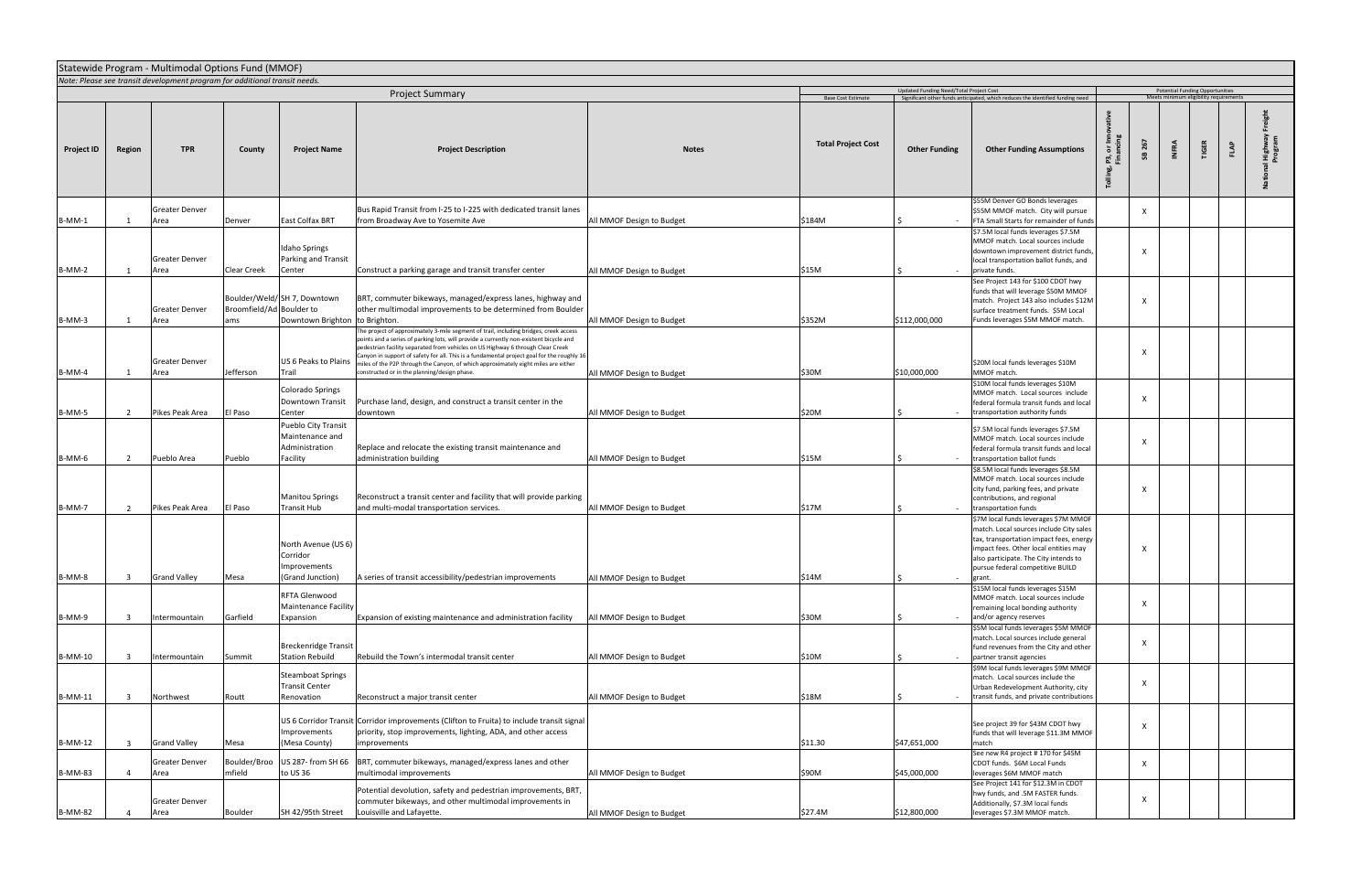|                   |        | Statewide Program - Multimodal Options Fund (MMOF)                         |                |                                                                                   |                                                                                                                                                             |                           |                           |                                         |                                                                                                                                                                                                                                                                                                                                   |        |     |              |                                                                                  |      |          |
|-------------------|--------|----------------------------------------------------------------------------|----------------|-----------------------------------------------------------------------------------|-------------------------------------------------------------------------------------------------------------------------------------------------------------|---------------------------|---------------------------|-----------------------------------------|-----------------------------------------------------------------------------------------------------------------------------------------------------------------------------------------------------------------------------------------------------------------------------------------------------------------------------------|--------|-----|--------------|----------------------------------------------------------------------------------|------|----------|
|                   |        | Note: Please see transit development program for additional transit needs. |                |                                                                                   |                                                                                                                                                             |                           |                           |                                         |                                                                                                                                                                                                                                                                                                                                   |        |     |              |                                                                                  |      |          |
|                   |        |                                                                            |                |                                                                                   | Project Summary                                                                                                                                             |                           |                           | Updated Funding Need/Total Project Cost | Significant other funds anticipated, which reduces the identified funding need                                                                                                                                                                                                                                                    |        |     |              | <b>Potential Funding Opportunities</b><br>Meets minimum eligibility requirements |      |          |
|                   |        |                                                                            |                |                                                                                   |                                                                                                                                                             |                           | <b>Base Cost Estimate</b> |                                         |                                                                                                                                                                                                                                                                                                                                   |        |     |              |                                                                                  |      |          |
| <b>Project ID</b> | Region | <b>TPR</b>                                                                 | County         | <b>Project Name</b>                                                               | <b>Project Description</b>                                                                                                                                  | <b>Notes</b>              | <b>Total Project Cost</b> | <b>Other Funding</b>                    | <b>Other Funding Assumptions</b>                                                                                                                                                                                                                                                                                                  | ድ<br>ቺ | 267 | <b>INFRA</b> | <b>TIGER</b>                                                                     | FLAP | 명하<br>나한 |
| <b>B-MM-84</b>    |        | <b>Greater Denver</b><br>Area                                              | <b>Boulder</b> | US 36/28th Street                                                                 | and SH 93/Broadway Operation improvements for multiple regional BRT routes                                                                                  | All MMOF Design to Budget | \$26M                     | \$10,000,000.00                         | See new R4 project #171 for \$10M<br>CDOT sales tax+\$10M MMOF match<br>\$3M Local Funds + \$3M MMOF match                                                                                                                                                                                                                        |        |     |              |                                                                                  |      |          |
| <b>B-MM-79</b>    |        | <b>Greater Denver</b><br>Area                                              | <b>Boulder</b> | SH 119- Downtown<br><b>Boulder to</b><br>Downtown<br>Longmont                     | Expected improvements include regional arterial Bus Rapid<br>Transit (BRT), commuter bikeways, managed/express lanes, and<br>other multi-modal improvements | All MMOF Design to Budget | \$230-\$600M              | \$139,000,000                           | See Project 74 for \$130M CDOT hwy<br>funds that will leverage \$100M MMOF<br>match. Project 74 also includes \$9M<br>RPP funds. \$30M RTD leverages \$30M<br>MMOF match. \$5M Local Funds<br>leverages \$5M MMOF match.<br>\$100M potential FTA Small Starts<br>(competitive) could leverage an<br>additional \$100M MMOF match. |        | X   |              |                                                                                  |      |          |
| <b>B-MM-17</b>    |        | North Front Range Larimer                                                  |                | <b>Fort Collins West</b><br><b>Elizabeth BRT</b>                                  | A series of capital and operating improvements along the West<br>Elizabeth corridor                                                                         | All MMOF Design to Budget | \$20M                     |                                         | \$10M local funds leverages \$10M<br>MMOF match. Local sources include<br>federal formula transit funds and local<br>funds. The City plans to pursue<br>competitive FTA Small Starts.                                                                                                                                             |        | X   |              |                                                                                  |      |          |
| <b>B-MM-18</b>    | - 5    | <b>Gunnison Valley</b>                                                     | San Miguel     | <b>Transit System</b><br>Replacement<br>between Mountain<br>Village and Telluride |                                                                                                                                                             | All MMOF Design to Budget | \$10M                     | $\sim$                                  | \$5M local funds leverages \$5M MMOF<br>match.                                                                                                                                                                                                                                                                                    |        |     |              |                                                                                  |      |          |
| <b>B-MM-19</b>    |        | Southwest                                                                  | La Plata       | <b>Transit and ADA</b><br>Accessibility                                           | A series of transit accessibility improvements around the city<br>Upgrades (Durango) such as improved bus stops and access to bus stops.                    | All MMOF Design to Budget | \$20M                     |                                         | \$10M local funds leverages \$10M<br>MMOF match. Local source is existing,<br>dedicated .05 sales tax.                                                                                                                                                                                                                            |        | X   |              |                                                                                  |      |          |